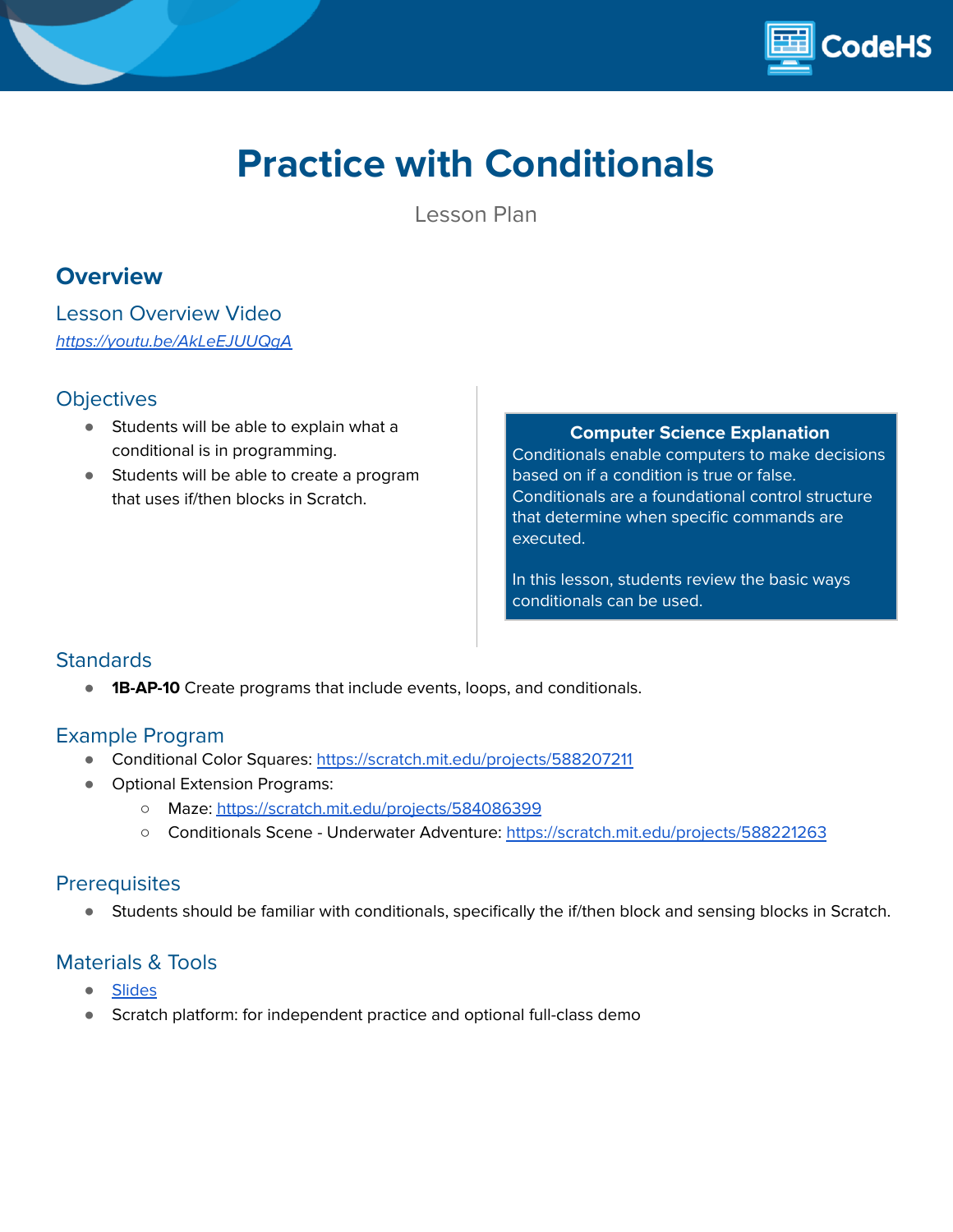

#### Lesson Preparation

- The default activity for this lesson is the **Conditional Colored Squares**. If you are interested in offering your students a variety of program options, you can use one or both of the optional extension programs. For directions on these programs, you can use Slides 20-22 in the Extension Program Directions section of the slides. Here is a description of the optional extension programs:
	- **Maze**: Students use conditionals to add game mechanics to a maze.
	- **Conditionals Scene**: Students create a scene of their choice that uses conditionals to have a main sprite interact with the backdrop and other sprites.
	- Depending on which program you choose, give students access to the appropriate starter code:
		- [Conditional](https://scratch.mit.edu/projects/589281301) Color Squares
		- [Maze](https://scratch.mit.edu/projects/589291669)
		- The Conditionals Scene does not have starter code.
- Decide if you want to review conditionals inside the Scratch editor or through the slides. You can use this [starter](https://scratch.mit.edu/projects/588239272) code if you want to review inside the editor.

#### Vocab

| <b>Word</b>        | <b>Definition</b>                                                                   |  |
|--------------------|-------------------------------------------------------------------------------------|--|
| <b>Conditional</b> | A command that tells a program how to make a decision if something is true or false |  |
| <b>Boolean</b>     | A value that can only be true or false                                              |  |

#### Agenda

- Conditionals Review (10 mins)
- Program Creation (15-20 mins)
- Showcase and Closing (5-10 mins)

# **Lesson Details**

(Slides 2-4) If desired, introduce the objectives and computer science vocabulary.

## Conditionals Review (10 mins)

(Slides 5-14) Use the slides to review key ideas about conditionals in Scratch. Alternatively, you can ask the questions in the slides while displaying the Scratch editor with this [starter](https://scratch.mit.edu/projects/588239272) code. This enables you to test out student responses in real time.

● Note that the starter code has two backgrounds, one blank background and one with the green square. This will enable you to explore the difference between the conditions of "touching sprite" and "touching color."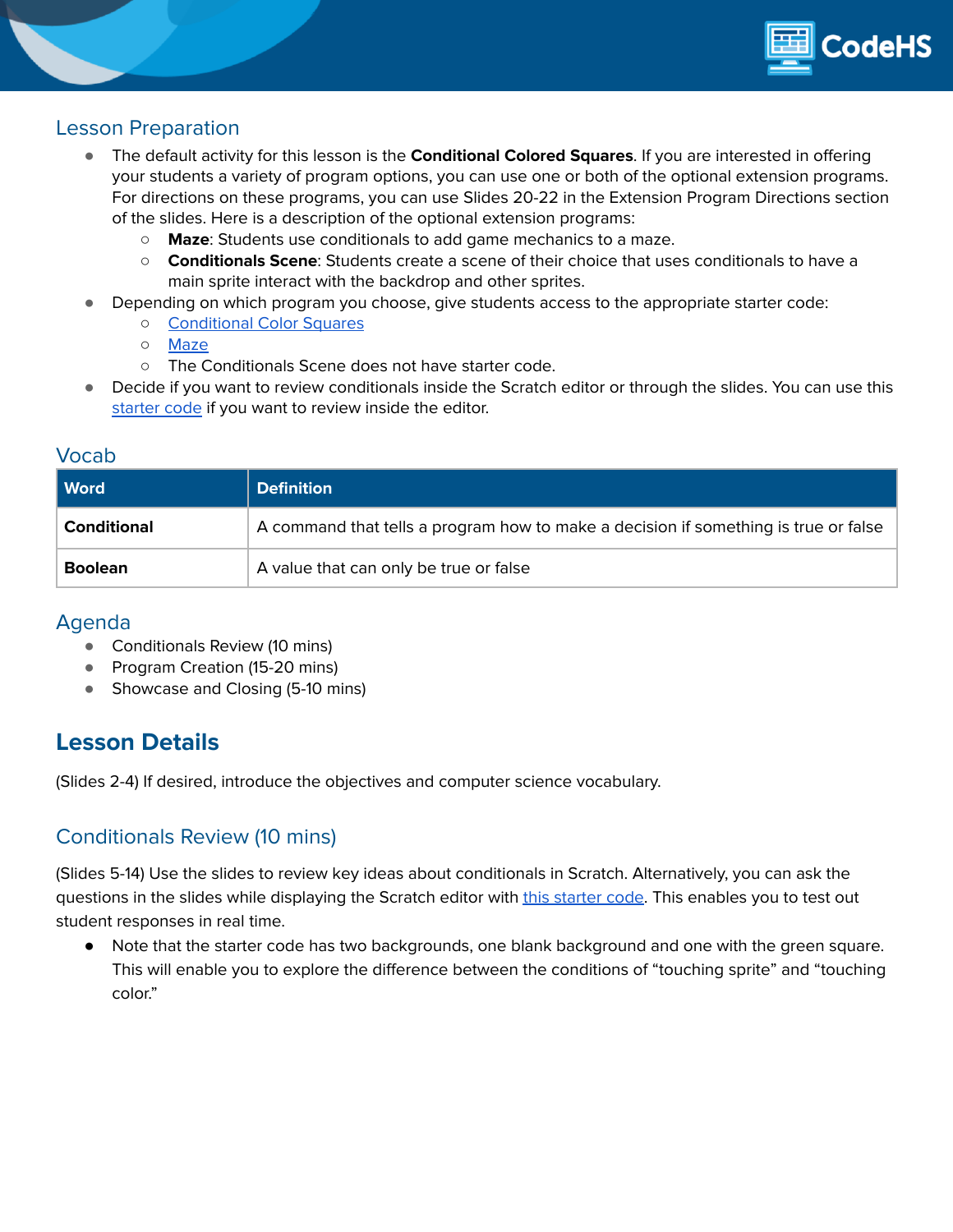

Check For Understanding Questions (also in the slides):

- What condition are we testing for?
- In your own words, what does this code block command the cat sprite to do?
- What will happen if the cat sprite is not touching the Green Box sprite?
- WHat if the green box was part of the background instead of a sprite? How would that change the condition?
- What happens when we wrap the if/then block in a forever loop?

Key Ideas:

- We use the blue sensing blocks for the condition of the if/then statement. The condition can either be true or false, also known as a boolean value.
- The blocks inside of the if/then block only run if the condition is true.
- If we want to check if the sprite is touching another sprite, we use the "touching mouse-pointer" block and choose the sprite from the dropdown menu.
- If we want to check if the sprite is touching a part of the background, we use the "touching color" block.
- We need to wrap the if/then block in a forever loop so that the sprite checks the condition over and over again, until we stop the program.

## Program Creation (15-20 mins)

(Slide 15) Review the directions for the Conditional Color Squares activity. If you want to provide students with the option to complete one or both of the extension activities, use the appropriate slides in the Extension Program Directions section.

Circulate and support students as they work. Make sure to give students time to explore and attempt to solve problems on their own before stepping in to help. If students are working on the Conditionals Scene program, ensure that students don't spend too much time choosing their sprite and backdrop.

| <b>Question/Challenge</b>                                                                     | <b>Answer</b>                                                                                                                                                                      |
|-----------------------------------------------------------------------------------------------|------------------------------------------------------------------------------------------------------------------------------------------------------------------------------------|
| How do I add a condition<br>for if the cat is touching a<br>specific part of the<br>backdrop? | You can use the sensing "touching color" block. Click on the color to change the<br>color. Then, use the color dropper to choose the color of the desired part of the<br>backdrop. |
| How do I add a condition<br>for if the cat is touching<br>another sprite?                     | touching<br>mouse-pointer $\bullet$<br>You can use the sensing<br>block. Use the drop-down to<br>choose the desired sprite.                                                        |

#### Common Challenges and Questions